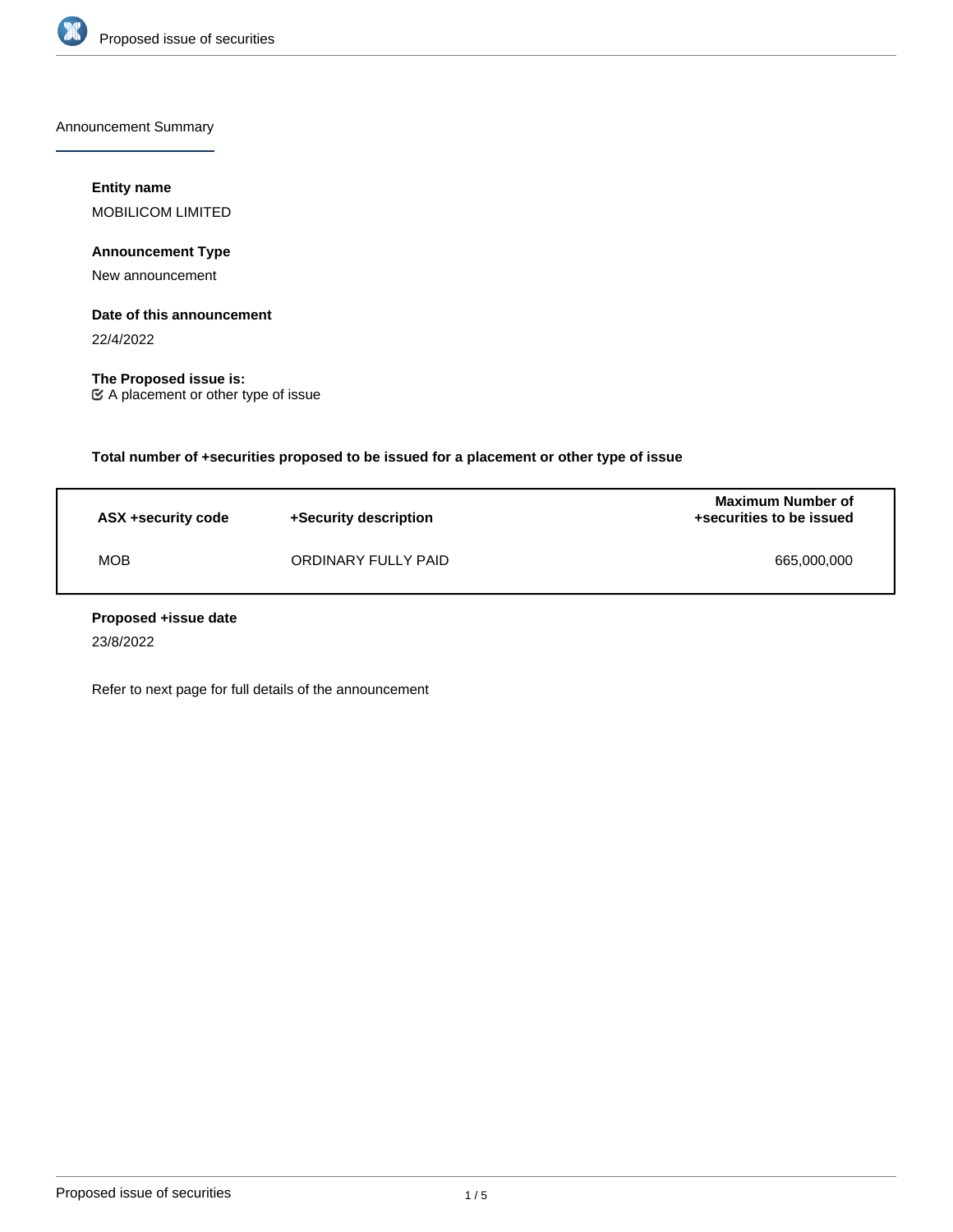

# Part 1 - Entity and announcement details

# **1.1 Name of +Entity**

MOBILICOM LIMITED

We (the entity named above) give ASX the following information about a proposed issue of +securities and, if ASX agrees to +quote any of the +securities (including any rights) on a +deferred settlement basis, we agree to the matters set out in Appendix 3B of the ASX Listing Rules.

If the +securities are being offered under a +disclosure document or +PDS and are intended to be quoted on ASX, we also apply for quotation of all of the +securities that may be issued under the +disclosure document or +PDS on the terms set out in Appendix 2A of the ASX Listing Rules (on the understanding that once the final number of +securities issued under the +disclosure document or +PDS is known, in accordance with Listing Rule 3.10.3C, we will complete and lodge with ASX an Appendix 2A online form notifying ASX of their issue and applying for their quotation).

**1.2 Registered Number Type**

**Registration Number**

ABN

26617155978

**1.3 ASX issuer code**

MOB

**1.4 The announcement is**

New announcement

# **1.5 Date of this announcement**

22/4/2022

**1.6 The Proposed issue is:**

 $\mathfrak{C}$  A placement or other type of issue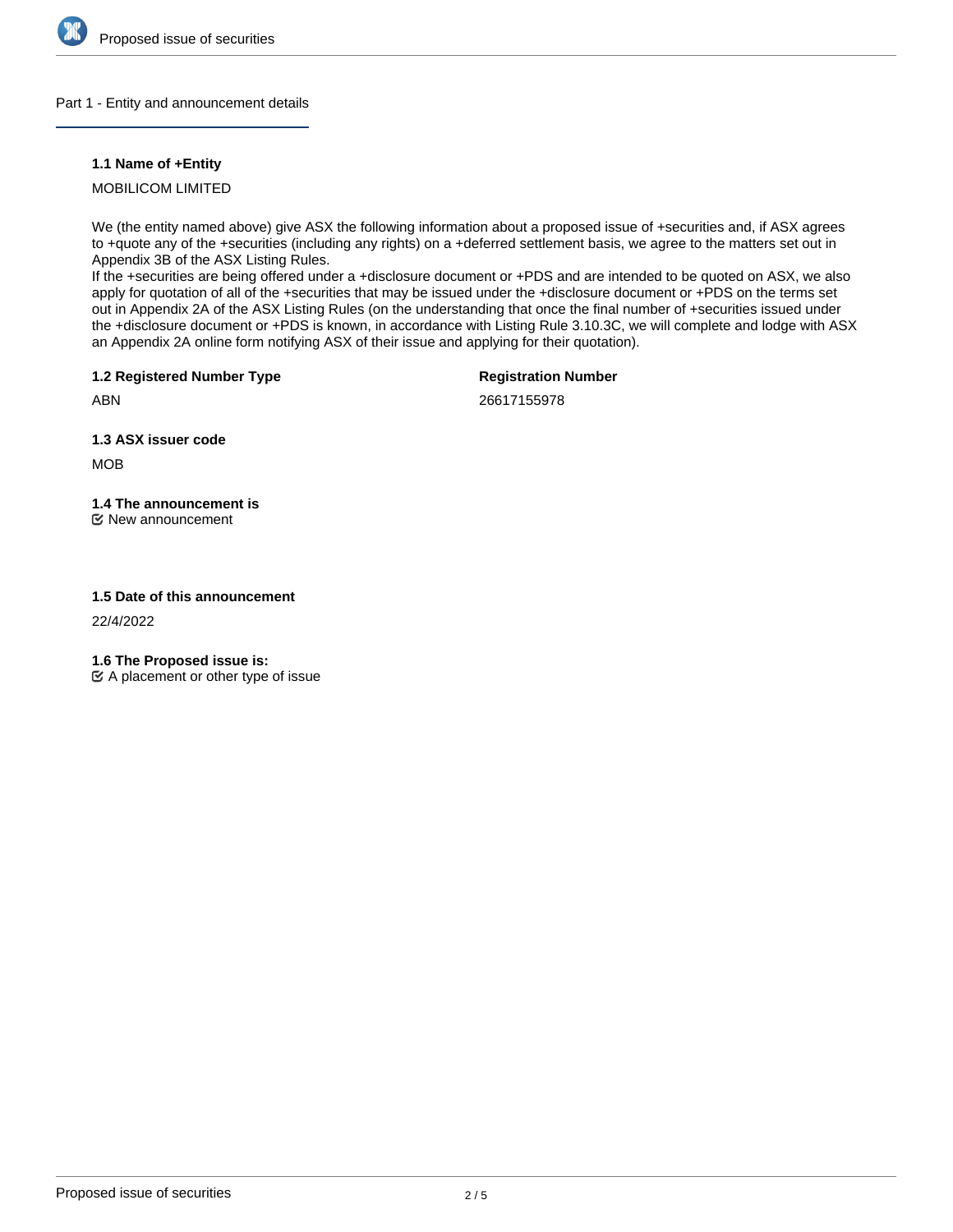

Part 7 - Details of proposed placement or other issue

Part 7A - Conditions

**7A.1 Do any external approvals need to be obtained or other conditions satisfied before the placement or other type of issue can proceed on an unconditional basis?** Yes

7A.1a Conditions

| <b>Approval/Condition</b> | Date for determination | Is the date estimated or<br>actual? | ** Approval<br>received/condition met? |
|---------------------------|------------------------|-------------------------------------|----------------------------------------|
| +Security holder approval | 20/5/2022              |                                     |                                        |
|                           |                        | <b></b> Estimated                   | No                                     |

#### **Comments**

The Company proposes to issue up to 665,000,000 new fully paid ordinary shares in the share capital of the Company at an issue price of not less than AU 4 cents per share. The New Shares will be held by a depository and be represented by ADSs which will trade on NASDAQ. The ratio of ordinary shares to ADSs is yet to be determined.

Part 7B - Issue details

**Is the proposed security a 'New class' (+securities in a class that is not yet quoted or recorded by ASX) or an 'Existing class' (additional securities in a class that is already quoted or recorded by ASX)?** Existing class

**Will the proposed issue of this +security include an offer of attaching +securities?** No

Details of +securities proposed to be issued

**ASX +security code and description**

MOB : ORDINARY FULLY PAID

**Number of +securities proposed to be issued**

665,000,000

**Offer price details**

**Are the +securities proposed to be issued being issued for a cash consideration?** Yes

**In what currency is the cash What is the issue price per**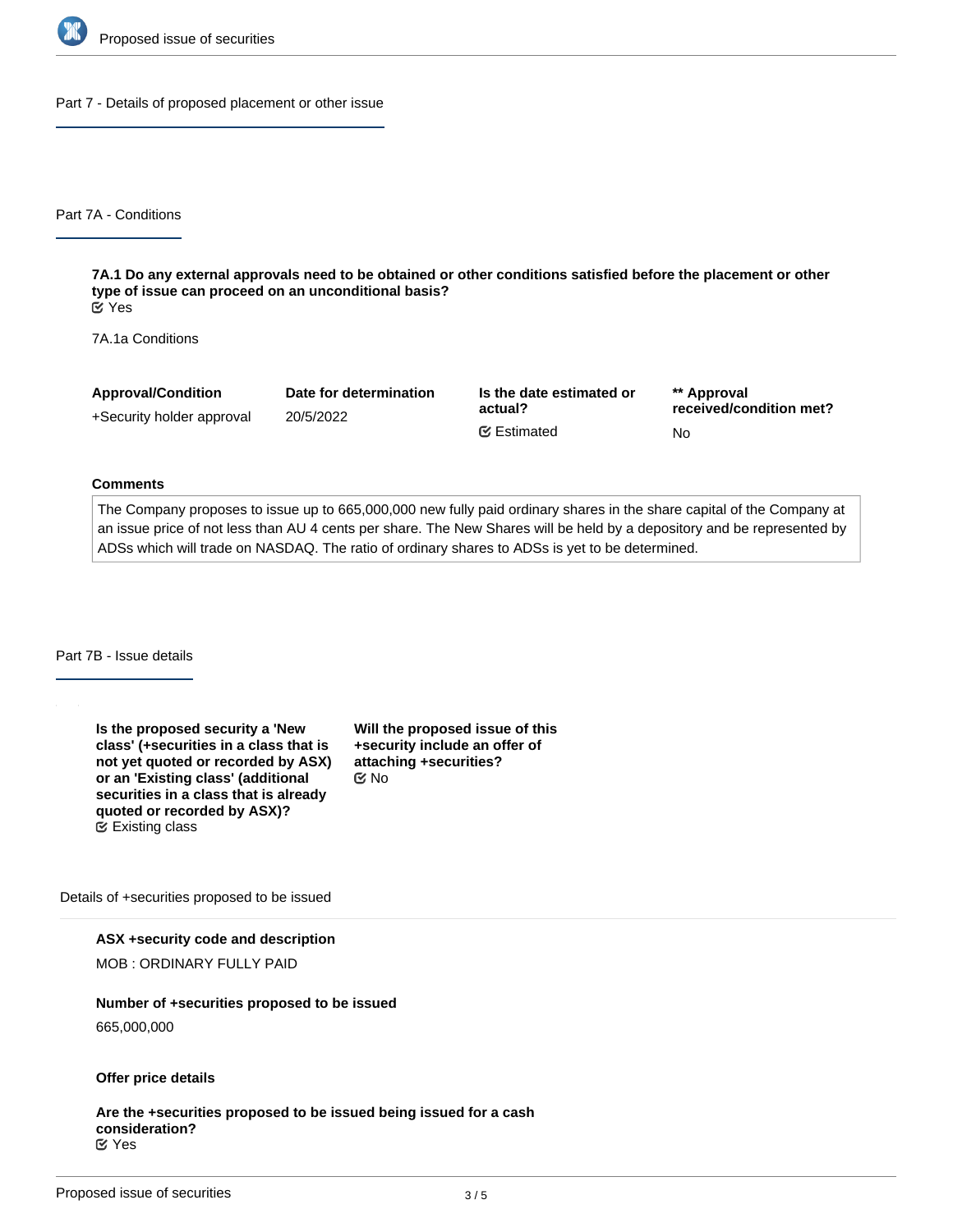

**In what currency is the cash consideration being paid?**

AUD - Australian Dollar

**What is the issue price per +security?** AUD 0.04000

**Will these +securities rank equally in all respects from their issue date with the existing issued +securities in that class?** Yes

Part 7C - Timetable

**7C.1 Proposed +issue date** 23/8/2022

Part 7D - Listing Rule requirements

**7D.1 Has the entity obtained, or is it obtaining, +security holder approval for the entire issue under listing rule 7.1?** No

**7D.1b Are any of the +securities proposed to be issued without +security holder approval using the entity's 15% placement capacity under listing rule 7.1?** No

**7D.1c Are any of the +securities proposed to be issued without +security holder approval using the entity's additional 10% placement capacity under listing rule 7.1A (if applicable)?** No

**7D.2 Is a party referred to in listing rule 10.11 participating in the proposed issue?** No

**7D.3 Will any of the +securities to be issued be +restricted securities for the purposes of the listing rules?** No

**7D.4 Will any of the +securities to be issued be subject to +voluntary escrow?** No

Part 7E - Fees and expenses

**7E.1 Will there be a lead manager or broker to the proposed issue?** Yes